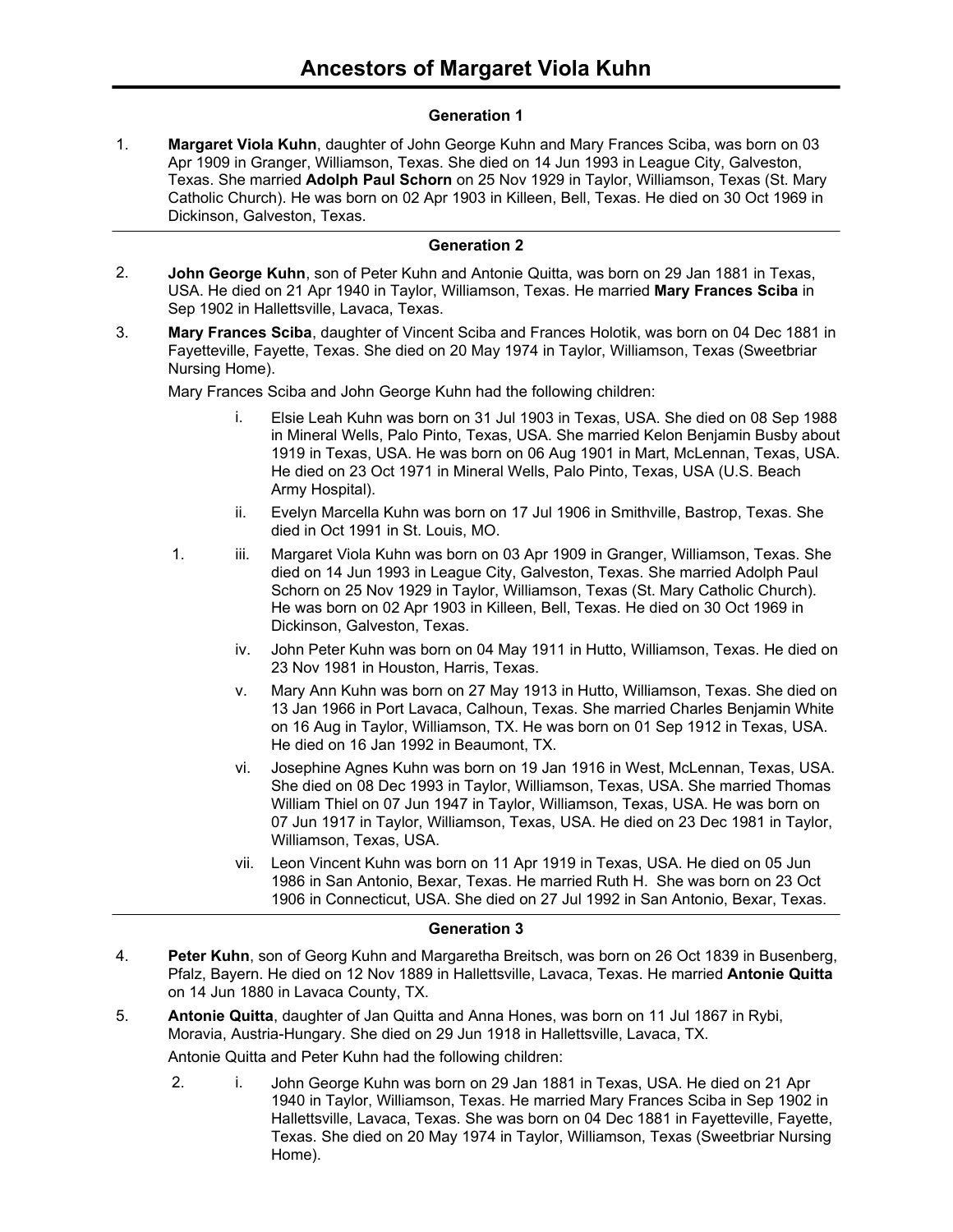- ii. Peter Paul Kuhn was born on 28 Oct 1885 in Hallettsville, Lavaca, Texas, USA. He died on 23 Nov 1948 in Shiner, Lavaca, Texas, USA. He married Helena Emilie Appelt on 01 Feb 1912 in Hallettsville, Lavaca, Texas, USA. She was born on 30 Jul 1884 in Hallettsville, Lavaca, Texas, USA. She died on 02 Jun 1970 in Hallettsville, Lavaca, Texas, USA (Renger Memorial Hospital).
- iii. Anton Bernard Kuhn was born on 28 Sep 1888 in Texas, USA. He died on 03 Nov 1951 in Shiner, Lavaca, Texas, USA.
- iv. Steve Kuhn was born on 04 Aug 1890 in Texas, USA. He died on 04 Jun 1919 in Pasadena, California, USA (tuberculosis).
- **Vincent Sciba**, son of Carl Sciba and Franciszka Zwierzynska, was born on 17 Jan 1856 in Schubin, Posen, Prussia (now Szubin, Nakło, Kujawsko-Pomorskie, Poland). He died on 04 Feb 1941 in Hallettsville, Lavaca, TX. He married **Frances Holotik** on 17 Jul 1877 in Fayetteville, Fayette, Texas, USA. 6.
- **Frances Holotik**, daughter of Jan Holotik and Antonie Janda, was born on 18 May 1858 in Moravia, Austria-Hungary (possibly Benov). She died on 16 Jul 1940 in Precinct 1, Lavaca, Texas (Ca. of Stomach). 7.

Frances Holotik and Vincent Sciba had the following children:

- i. Frank William Sciba was born on 24 Nov 1879 in Fayette County, TX. He died on 18 Feb 1944 in Houston, Harris, TX. He married Mary J. Kutach. She was born on 05 Feb 1885 in Texas. She died on 12 Nov 1945 in Houston, Harris, Texas.
- 3. ii. Mary Frances Sciba was born on 04 Dec 1881 in Fayetteville, Fayette, Texas. She died on 20 May 1974 in Taylor, Williamson, Texas (Sweetbriar Nursing Home). She married John George Kuhn in Sep 1902 in Hallettsville, Lavaca, Texas. He was born on 29 Jan 1881 in Texas, USA. He died on 21 Apr 1940 in Taylor, Williamson, Texas.
	- iii. Louis William Sciba was born on 26 Jan 1884 in Hallettsville, Lavaca, Texas, USA. He died on 26 Mar 1962 in Cuero, DeWitt, Texas, USA (Burns Hospital). He married Cecelia Marie Kahanek on 06 Apr 1920 in Hallettsville, Lavaca, Texas. She was born on 22 Nov 1896 in Texas. She died on 25 Nov 1990 in Dallas, Dallas, Texas, USA (Age at Death: 94).
	- iv. Rudolph Sciba was born on 26 Sep 1886 in Hallettsville, Lavaca, Texas, USA. He died on 11 Jul 1964 in Schulenburg, Fayette, Texas, USA. He married Julia Kutach on 27 Oct 1908 in Hallettsville, Lavaca, Texas, USA. She was born on 15 Feb 1887 in Lavaca County, Texas, USA. She died on 16 Mar 1968 in Yoakum, Lavaca, Texas, USA.
	- v. Anna Sciba was born on 01 Dec 1888 in Hallettsville, Lavaca, Texas. She died on 16 Sep 1980 in Hallettsville, Lavaca, Texas. She married Fred Rudolph Netardus on 06 Nov 1934 in Hallettsville, Lavaca, Texas. He was born on 01 Jan 1888 in Lavaca County, TX. He died on 14 Nov 1962 in Hallettsville, Lavaca, TX.
	- vi. Stefani Theresia Sciba was born on 26 Dec 1890 in Hallettsville, Lavaca, TX. She died on 13 Aug 1971 in Weimar, Colorado, TX (Yoens Memorial Hospital). She married John A. Chovanetz. He was born on 09 Aug 1889 in Hackberry, Lavaca, TX. He died on 23 Apr 1962 in Hallettsville, Lavaca, TX (Renger Memorial Hospital).
	- vii. Amelia Josephine Sciba was born on 15 Mar 1893 in Hallettsville, Lavaca, Texas. She died on 22 Sep 1976 in Richmond, Fort Bend, Texas (Polly Ryon Memorial Hospital). She married John Paul Hrncir. He was born on 22 Dec 1887 in Moravia, Lavaca, TX. He died on 19 Jun 1963 in Austin, Travis, TX (Austin State Hospital).
	- viii. Justina Sciba was born on 16 Jul 1895 in Hallettsville, Lavaca, Texas, USA. She died on 22 Jul 1981 in Hallettsville, Lavaca, Texas, USA. She married Joseph Charles Strauss on 16 Jul 1919 in Lavaca County, Texas, USA. He was born on 24 May 1895 in Lavaca County, Texas, USA. He died on 31 Jan 1955 in Hallettsville, Lavaca, Texas, USA (Renger Memorial Hospital).
	- ix. August Sciba was born on 26 Nov 1897 in Hallettsville, Lavaca, TX. He died on 23 Sep 1979 in Hallettsville, Lavaca, TX. He married Annie Satsky. She was born on 02 Feb 1902 in Lavaca County, TX. She died on 13 Sep 1997 in Hallettsville,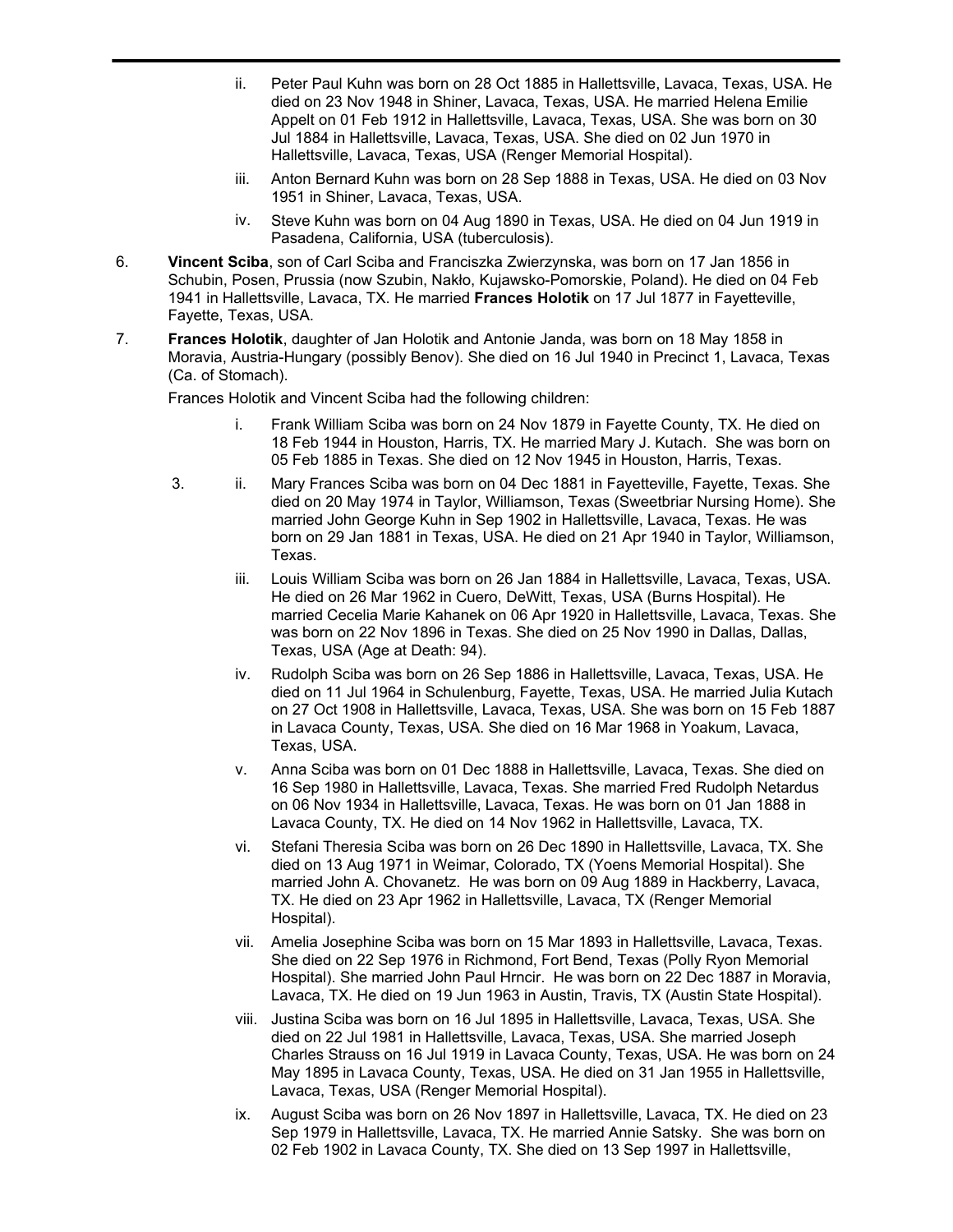Lavaca, TX.

x. Otto Sciba was born on 17 Jan 1900 in Hallettsville, Lavaca, TX. He died on 27 Oct 1936 in Precinct 3, Jackson, TX. He married Lillie Jurak on 12 Jul 1927 in Hallettsville, Lavaca, TX. She was born on 03 May 1904 in Texas. She died on 19 Aug 1981 in Hallettsville, Lavaca, TX.

02 Feb 1902 in Lavaca County, TX. She died on 13 Sep 1997 in Hallettsville,

xi. Fred J. Sciba was born on 16 Jul 1902 in Hallettsville, Lavaca, Texas, USA. He died on 24 Aug 1968 in Dallas, Dallas, Texas, USA (St. Paul Hospital). He married Marie L. about 1927 in Hallettsville, Lavaca, Texas, USA. She was born about 1910 in Louisiana.

### **Generation 4**

- **Georg Kuhn**, son of Christian Kuhn and Anna Maria Koehler, was born on 17 Feb 1794 in Busenberg, Pfalz, Bayern. He died on 07 May 1862 in Busenberg, Pfalz, Bayern. He married **Margaretha Breitsch** on 02 Mar 1824 in Busenberg, Pfalz, Bayern. 8.
- **Margaretha Breitsch**, daughter of Johann Breitsch and Barbara Mueller, was born on 05 Nov 1800 in Busenberg, Pfalz, Bayern. She died on 11 May 1873 in Busenberg, Pfalz, Bayern. 9.

Margaretha Breitsch and Georg Kuhn had the following children:

- i. Franz Josef Kuhn was born on 22 Jul 1825 in Busenberg, Pfalz, Bayern.
- ii. Maria Anna Kuhn was born on 21 May 1827 in Busenberg, Pfalz, Bayern.
- iii. Maria Eva Kuhn was born on 13 May 1830 in Busenberg, Pfalz, Bayern. She married Georg Simon Aschbacher on 05 Oct 1854 in Busenberg, Pfalz, Bayern. He was born about 1830.
- iv. Johannes Kuhn was born on 12 Aug 1832 in Busenberg, Pfalz, Bayern. He died on 19 Oct 1917 in Hallettsville, Lavaca, TX. He married Maria Anna Leiser in 1871. She was born on 12 Sep 1842 in Busenberg, Pfalz, Bayern. She died on 16 Aug 1906 in Hallettsville, Lavaca, TX.
- v. Maximilian Kuhn was born on 19 Oct 1834 in Busenberg, Pfalz, Bayern. He died on 01 Dec 1834 in Busenberg, Pfalz, Bayern.
- vi. Barbara Kuhn was born on 02 Mar 1837 in Busenberg, Pfalz, Bayern.
- vii. Katharina Kuhn was born on 02 Mar 1837 in Busenberg, Pfalz, Bayern.
- 4. viii. Peter Kuhn was born on 26 Oct 1839 in Busenberg, Pfalz, Bayern. He died on 12 Nov 1889 in Hallettsville, Lavaca, Texas. He married Antonie Quitta on 14 Jun 1880 in Lavaca County, TX. She was born on 11 Jul 1867 in Rybi, Moravia, Austria-Hungary. She died on 29 Jun 1918 in Hallettsville, Lavaca, TX.
	- ix. Apollonia Kuhn was born on 16 Mar 1842 in Busenberg, Pfalz, Bayern. She married Michael Froehlich on 26 Apr 1866 in Busenberg, Pfalz, Bayern.
- **Jan Quitta**, son of Joseph Kvitta and Susanna Cingg, was born on 04 Nov 1836 in Rybi, Moravia, Austria-Hungary. He died on 14 Jul 1890 in Hallettsville, Lavaca, Texas. He married **Anna Hones** on 28 Nov 1860 in Rybi, Moravia, Austria-Hungary. 10.
- **Anna Hones**, daughter of Josef Hones and Magdalena Jesek, was born on 28 May 1833 in Rybi, Moravia, Austria-Hungary. She died on 29 Jul 1904 in Cistern, Fayette, Texas. 11.

Anna Hones and Jan Quitta had the following children:

- i. Ferdinand Quitta was born on 14 Jan 1857 in Rybi, Moravia, Austria-Hungary. He died on 14 Dec 1934 in Smithville, Bastrop, Texas. He married Susanna Quitta about 1879 in Rybi, Moravia, Austria-Hungary. She was born on 17 Jun 1856 in Rybi, Moravia, Austria-Hungary. She died on 01 Dec 1928 in Texas, USA.
- ii. Amelia Quitta was born in 1864 in Rybi, Moravia, Austria-Hungary. She died on 27 Apr 1941 in Ganado, Jackson, TX. She married Frank Bucanek in 1885. He was born on 01 Mar 1862 in Czechoslovakia. He died on 10 Nov 1936 in Louise, Wharton, TX.
- 5. iii. Antonie Quitta was born on 11 Jul 1867 in Rybi, Moravia, Austria-Hungary. She died on 29 Jun 1918 in Hallettsville, Lavaca, TX. She married Joseph Holotik on 18 Aug 1891 in Hallettsville, Lavaca, TX. He was born on 11 Oct 1866 in Moravia, Austria-Hungary (possibly Benov). He died on 31 Aug 1915 in Hallettsville, Lavaca,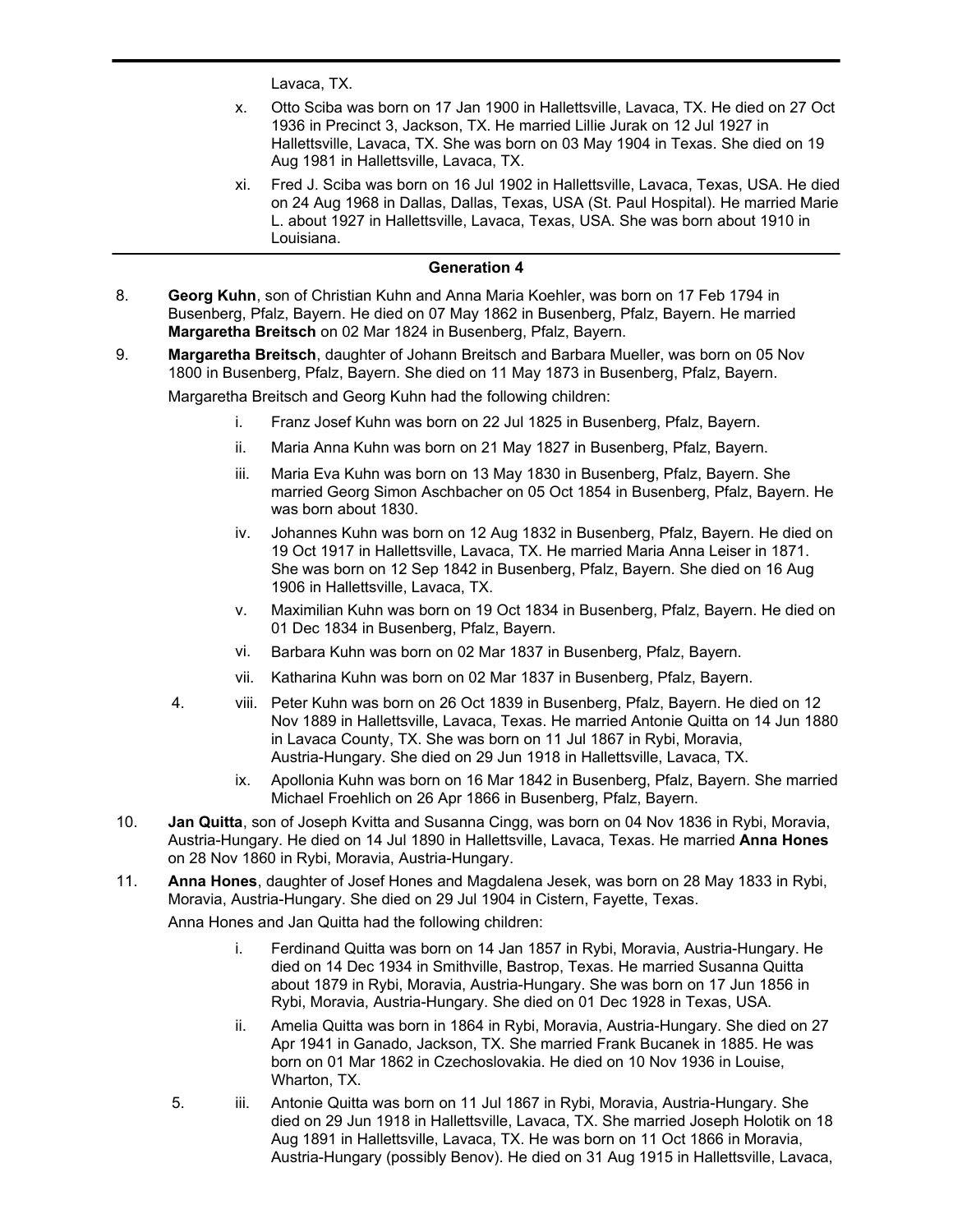Austria-Hungary (possibly Benov). He died on 31 Aug 1915 in Hallettsville, Lavaca, Texas, USA. She married Peter Kuhn on 14 Jun 1880 in Lavaca County, TX. He was born on 26 Oct 1839 in Busenberg, Pfalz, Bayern. He died on 12 Nov 1889 in Hallettsville, Lavaca, Texas.

- iv. John Quitta was born on 28 Aug 1868 in Rybi, Moravia, Austria-Hungary. He died on 05 Sep 1930 in Hallettsville, Lavaca, TX. He married Mary Vesmirovsky on 13 Nov 1888 in Hallettsville, Lavaca, TX. She was born on 08 Dec 1870 in Moravia, Austria-Hungary. She died on 06 Dec 1958 in Hallettsville, Lavaca, TX (Renger Memorial Hospital).
- **Carl Sciba**, son of Matthias Scibinski and Michalina Wasilewska, was born in Jan 1820 in Schubin, Posen, Prussia (now Szubin, Nakło, Kujawsko-Pomorskie, Poland). He died between 1873-1880 in Texas, USA. He married **Franciszka Zwierzynska** on 30 Oct 1849 in Schubin, Posen, Prussia. 12.
- **Franciszka Zwierzynska**, daughter of Michael Zwierzynski and Marianna Janiszewska, was born in Nov 1822 in Schubin, Posen, Prussia. She died on 05 Feb 1882 in Praha, Fayette, Texas. 13. Franciszka Zwierzynska and Carl Sciba had the following children:
	- i. Michael Stiba was born on 13 Sep 1850 in Schubin, Posen, Prussia (now Szubin, Nakło, Kujawsko-Pomorskie, Poland). He died between 1898-1900 in Texas, USA (possibly Williamson County). He married Rosina Mikeska in Sep 1871 in Washington County, Texas. She was born on 24 Dec 1845 in Zadverice, Moravia. She died on 19 Apr 1931 in Williamson County, Texas, USA.
	- ii. Andreas Sciba was born on 20 Nov 1852 in Schubin, Posen, Prussia (now Szubin, Nakło, Kujawsko-Pomorskie, Poland). He died on 25 Jan 1929 in Oakland, Colorado, Texas. He married Marie Helen Lewandowski on 27 Nov 1877 in Colorado County, Texas. She was born on 19 Jan 1858 in Fayette County, Texas. She died on 05 Oct 1940 in Weimar, Colorado, Texas.
	- 6. iii. Vincent Sciba was born on 17 Jan 1856 in Schubin, Posen, Prussia (now Szubin, Nakło, Kujawsko-Pomorskie, Poland). He died on 04 Feb 1941 in Hallettsville, Lavaca, TX. He married Frances Holotik on 17 Jul 1877 in Fayetteville, Fayette, Texas, USA. She was born on 18 May 1858 in Moravia, Austria-Hungary (possibly Benov). She died on 16 Jul 1940 in Precinct 1, Lavaca, Texas (Ca. of Stomach).
		- iv. Joannes Sciba was born on 09 Jun 1859 in Schubin, Posen, Prussia. He died before 1864 in Schubin, Posen, Prussia.
		- v. Maria Sciba was born on 01 Apr 1861 in Schubin, Posen, Prussia. She died on 12 Sep 1902 in Moulton, Lavaca, Texas. She married Martin Luther Vackar on 03 Jan 1881 in Praha, Fayette, Texas. He was born on 07 Nov 1854 in Pisk, Bohemia. He died on 03 Apr 1936 in Wise County, Texas (Precinct 5).
		- vi. John Sciba was born on 05 Feb 1864 in Schubin, Posen, Prussia. He died on 04 Jan 1941 in Hallettsville, Lavaca, Texas (Cardio Renal disease). He married Filomena Holotik on 21 Jan 1881 in Fayette County, Texas. She was born on 18 Dec 1862 in Moravia, Austria-Hungary (possibly Benov). She died on 17 Jan 1910 in Hallettsville, Lavaca, Texas.
- **Jan Holotik** was born about 1830 in Moravia, Austria-Hungary (possibly Benov). He died about 1877 in Texas, USA. He married **Antonie Janda** about 1856 in Moravia, Austria-Hungary. 14.
- **Antonie Janda**, daughter of Frank Janda and Victoria, was born on 16 Aug 1831 in Benov, Moravia (near Prerov). She died on 15 Dec 1917 in Hallettsville, Lavaca, Texas, USA (senility/old age). 15.

Antonie Janda and Jan Holotik had the following children:

- 7. i. Frances Holotik was born on 18 May 1858 in Moravia, Austria-Hungary (possibly Benov). She died on 16 Jul 1940 in Precinct 1, Lavaca, Texas (Ca. of Stomach). She married Vincent Sciba on 17 Jul 1877 in Fayetteville, Fayette, Texas, USA. He was born on 17 Jan 1856 in Schubin, Posen, Prussia (now Szubin, Nakło, Kujawsko-Pomorskie, Poland). He died on 04 Feb 1941 in Hallettsville, Lavaca, TX.
	- ii. John Holotik was born on 25 Dec 1858 in Moravia, Austria-Hungary (possibly Benov). He died on 24 Oct 1941 in Raymondville, Willacy, Texas, USA. He married Johanna Hrncir about 1885. She was born on 20 May 1866 in Frenstat, Moravia, Austria-Hungary. She died on 21 Nov 1936 in Taylor, Williamson, Texas, USA.
	- iii. Filomena Holotik was born on 18 Dec 1862 in Moravia, Austria-Hungary (possibly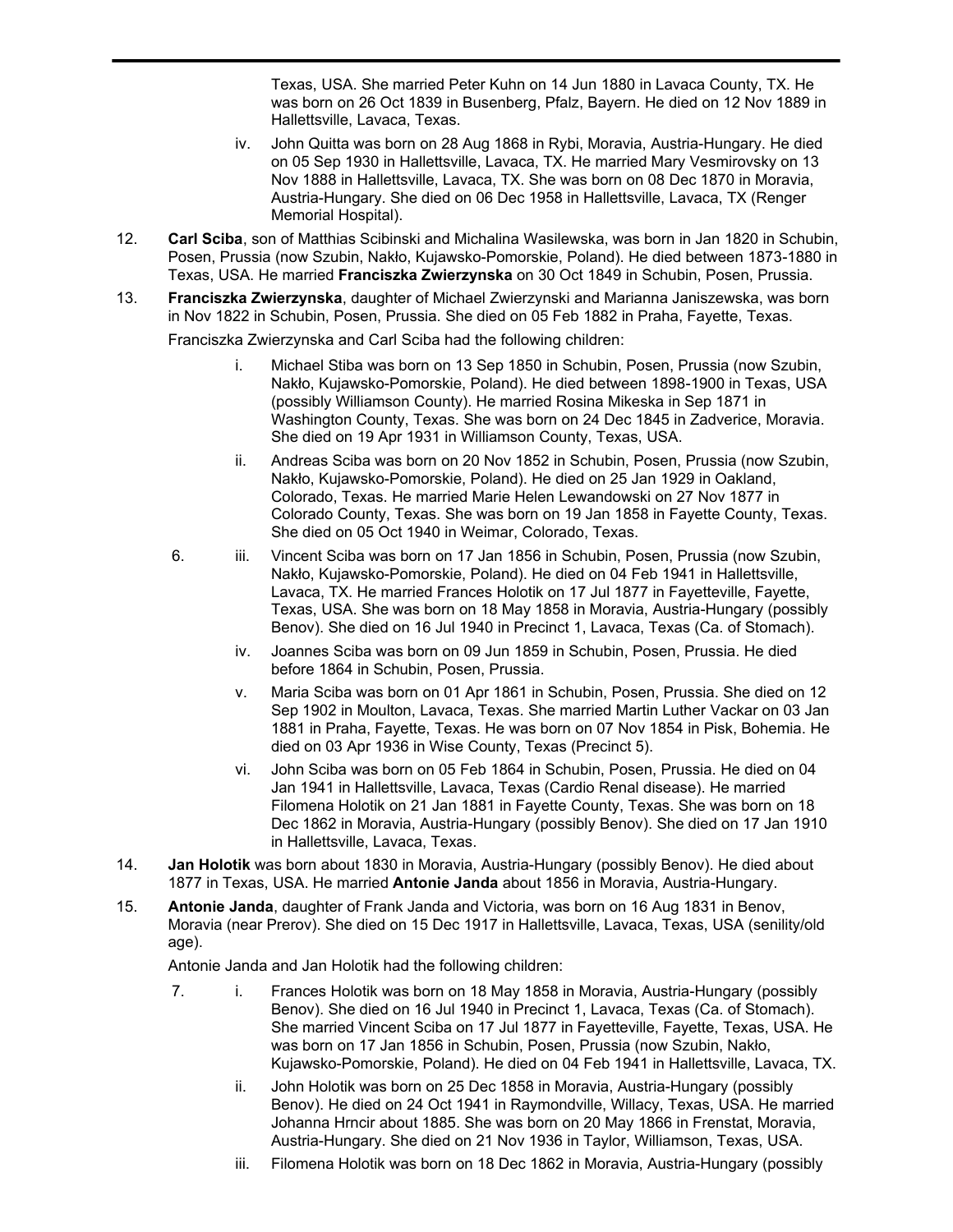iii. Filomena Holotik was born on 18 Dec 1862 in Moravia, Austria-Hungary (possibly Benov). She died on 17 Jan 1910 in Hallettsville, Lavaca, Texas. She married John Sciba on 21 Jan 1881 in Fayette County, Texas. He was born on 05 Feb 1864 in Schubin, Posen, Prussia. He died on 04 Jan 1941 in Hallettsville, Lavaca, Texas (Cardio Renal disease).

- iv. Joseph Holotik was born on 11 Oct 1866 in Moravia, Austria-Hungary (possibly Benov). He died on 31 Aug 1915 in Hallettsville, Lavaca, Texas, USA. He married Antonie Quitta on 18 Aug 1891 in Hallettsville, Lavaca, TX. She was born on 11 Jul 1867 in Rybi, Moravia, Austria-Hungary. She died on 29 Jun 1918 in Hallettsville, Lavaca, TX.
- v. August Holotik was born on 16 Jan 1870 in Moravia, Austria-Hungary (possibly Benov). He died on 03 Apr 1950 in Yoakum, De Witt, TX.
- vi. Ernest Henry Holotik was born on 01 Jun 1873 in Texas, USA. He died on 06 Oct 1925 in Cuero, DeWitt, Texas. He married Georgia Brown on 15 Feb 1900 in Hallettsville, Lavaca, Texas. She was born on 14 Jan 1876 in Hallettsville, Lavaca, Texas, USA. She died on 24 Nov 1961 in Cuero, DeWitt, Texas, USA (107 McLeod).

#### **Generation 5**

- **Christian Kuhn** was born about 1770. He died before 1836. He married **Anna Maria Koehler** about 1790. 16.
- **Anna Maria Koehler**, daughter of Georg Adam Koehler and Maria Apollonia Rothin, was born on 01 Jun 1772 in Busenberg, Pfalz, Bayern. She died in 1824 in Busenberg, Pfalz, Bayern. 17.

Anna Maria Koehler and Christian Kuhn had the following children:

- i. Anna Maria Kuhn was born on 19 Aug 1791 in Busenberg, Pfalz, Bayern. She died on 02 Apr 1819 in Busenberg, Pfalz, Bayern. She married Michael Schrody on 16 Nov 1812 in Busenberg, Pfalz, Bayern. He was born about 1775. He died on 19 Jan 1855 in Busenberg, Pfalz, Bayern.
- 8. ii. Georg Kuhn was born on 17 Feb 1794 in Busenberg, Pfalz, Bayern. He died on 07 May 1862 in Busenberg, Pfalz, Bayern. He married Margaretha Breitsch on 02 Mar 1824 in Busenberg, Pfalz, Bayern. She was born on 05 Nov 1800 in Busenberg, Pfalz, Bayern. She died on 11 May 1873 in Busenberg, Pfalz, Bayern.
	- iii. Lorenz Kuhn was born about 1798 in Busenberg, Pfalz, Bayern. He died on 01 Oct 1807 in Busenberg, Pfalz, Bayern.
	- iv. Johannes Kuhn was born about 1802 in Busenberg, Pfalz, Bayern. He died on 04 Oct 1807 in Busenberg, Pfalz, Bayern.
	- v. Michael Kuhn was born on 03 Dec 1805 in Busenberg, Pfalz, Bayern. He married Maria Eva Boeshans on 06 Jun 1836 in Busenberg, Pfalz, Bayern. She was born on 07 Nov 1813 in Busenberg, Pfalz, Bayern. She died on 14 Apr 1853 in Busenberg, Pfalz, Bayern.
	- vi. Johannes Kuhn was born on 03 Dec 1808 in Busenberg, Pfalz, Bayern.
	- vii. Lorenz Kuhn was born on 01 Dec 1811 in Busenberg, Pfalz, Bayern. He died on 10 Jun 1818 in Busenberg, Pfalz, Bayern.
	- viii. Franz Peter Kuhn was born on 27 May 1814 in Busenberg, Pfalz, Bayern.
- 18. **Johann Breitsch** was born about 1775. He married **Barbara Mueller** about 1796.
- 19. **Barbara Mueller** was born about 1775.

Barbara Mueller and Johann Breitsch had the following children:

- i. Elisabetha Breitsch was born on 08 May 1797 in Busenberg, Pfalz, Bayern.
- ii. Johannes Breitsch was born on 15 Aug 1798 in Busenberg, Pfalz, Bayern.
- 9. iii. Margaretha Breitsch was born on 05 Nov 1800 in Busenberg, Pfalz, Bayern. She died on 11 May 1873 in Busenberg, Pfalz, Bayern. She married Georg Kuhn on 02 Mar 1824 in Busenberg, Pfalz, Bayern. He was born on 17 Feb 1794 in Busenberg, Pfalz, Bayern. He died on 07 May 1862 in Busenberg, Pfalz, Bayern.
	- iv. M. Eva Breitsch was born on 28 Jun 1803 in Busenberg, Pfalz, Bayern.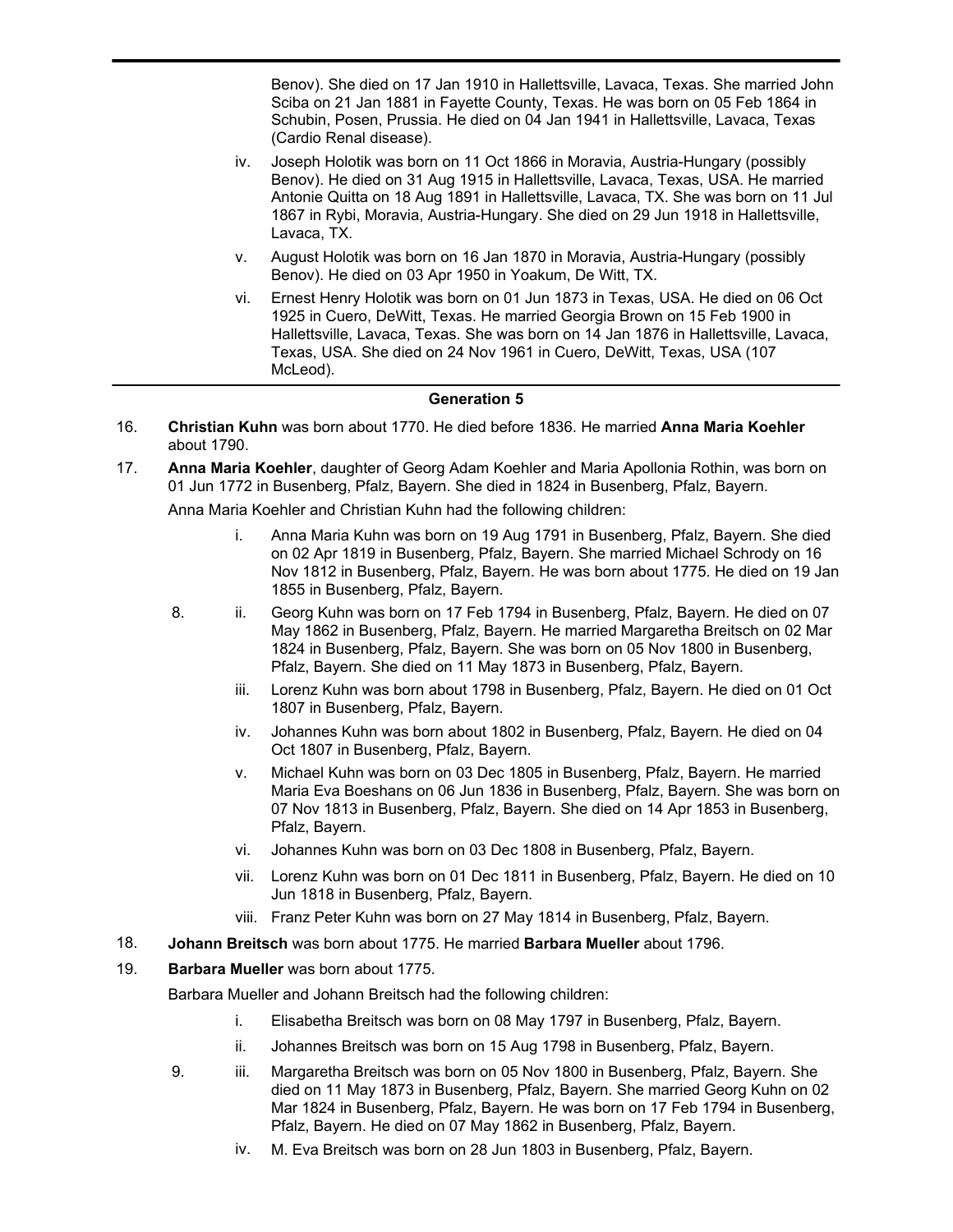- v. Josephus Jacobus Breitsch was born on 09 Jan 1809 in Busenberg, Pfalz, Bayern.
- **Joseph Kvitta**, son of Joseph Quitta and Rosina Quitta, was born on 25 Aug 1813 in Rybi, Moravia. He married **Susanna Cingg** on 07 Aug 1838 in Rybi, Moravia. 20.
- **Susanna Cingg**, daughter of Wenzl Czigg and Rosina Jaschek, was born on 14 Feb 1814 in Rybi, Moravia. 21.

Susanna Cingg and Joseph Kvitta had the following children:

- 10. i. Jan Quitta was born on 04 Nov 1836 in Rybi, Moravia, Austria-Hungary. He died on 14 Jul 1890 in Hallettsville, Lavaca, Texas. He married Anna Hones on 28 Nov 1860 in Rybi, Moravia, Austria-Hungary. She was born on 28 May 1833 in Rybi, Moravia, Austria-Hungary. She died on 29 Jul 1904 in Cistern, Fayette, Texas.
	- ii. Joseph Quitta was born on 12 Feb 1841 in Rybi, Moravia, Austria-Hungary. He died on 27 Aug 1917 in Sublime, Lavaca, TX. He married Rosa Boenisch on 24 Feb 1868 in Moravia, Austria-Hungary. She was born on 15 Mar 1840 in Sedlnice, Moravia, Austria-Hungary. She died in 1880 in Lavaca County, TX. He married Rhoda Burndes on 08 Jan 1881 in Lavaca County, TX. He married Mary Novatna on 12 Jan 1892 in Lavaca County, TX. He married Eva Valchar about 1893 in Texas, USA. She was born on 20 Feb 1854 in Vsetin, Moravia, Austria-Hungary. She died on 27 Apr 1919 in Sublime, Lavaca, TX.
- 22. **Josef Hones**. He married **Magdalena Jesek**.

### 23. **Magdalena Jesek**.

Magdalena Jesek and Josef Hones had the following child:

- 11. i. Anna Hones was born on 28 May 1833 in Rybi, Moravia, Austria-Hungary. She died on 29 Jul 1904 in Cistern, Fayette, Texas. She married Jan Quitta on 28 Nov 1860 in Rybi, Moravia, Austria-Hungary. He was born on 04 Nov 1836 in Rybi, Moravia, Austria-Hungary. He died on 14 Jul 1890 in Hallettsville, Lavaca, Texas.
- **Matthias Scibinski**, son of Antoni Scibinski and Catharina, was born about 1798 (estimated). He married **Michalina Wasilewska**. 24.
- **Michalina Wasilewska**, daughter of Andreas Wasilewski and Magdalena, was born about 1798 (estimated). 25.

Michalina Wasilewska and Matthias Scibinski had the following children:

- i. Simon Scibinski was born in Oct 1818 in Schubin, Posen, Prussia.
- 12. ii. Carl Sciba was born in Jan 1820 in Schubin, Posen, Prussia (now Szubin, Nakło, Kujawsko-Pomorskie, Poland). He died between 1873-1880 in Texas, USA. He married Francisca Eckstaedt on 26 May 1840 in Schubin, Posen, Prussia. She was born in 1815. He married Franciszka Zwierzynska on 30 Oct 1849 in Schubin, Posen, Prussia. She was born in Nov 1822 in Schubin, Posen, Prussia. She died on 05 Feb 1882 in Praha, Fayette, Texas.
- **Michael Zwierzynski**. He married **Marianna Janiszewska** about 1812 in Schubin, Posen, Prussia. 26.
- **Marianna Janiszewska**, daughter of Adalbert Janiszewski and Konstancja, was born on 17 Dec 1791 in Schubin, Posen, Prussia. 27.

Marianna Janiszewska and Michael Zwierzynski had the following children:

- i. Andreas Zwierzynski was born in Nov 1820 in Schubin, Posen, Prussia.
- 13. ii. Franciszka Zwierzynska was born in Nov 1822 in Schubin, Posen, Prussia. She died on 05 Feb 1882 in Praha, Fayette, Texas. She married Carl Sciba on 30 Oct 1849 in Schubin, Posen, Prussia. He was born in Jan 1820 in Schubin, Posen, Prussia (now Szubin, Nakło, Kujawsko-Pomorskie, Poland). He died between 1873-1880 in Texas, USA.
	- iii. Eva Zwierzynska was born in Dec 1827 in Schubin, Posen, Prussia.
- 30. **Frank Janda**. He married **Victoria**.
- 31. **Victoria**.

Victoria and Frank Janda had the following child: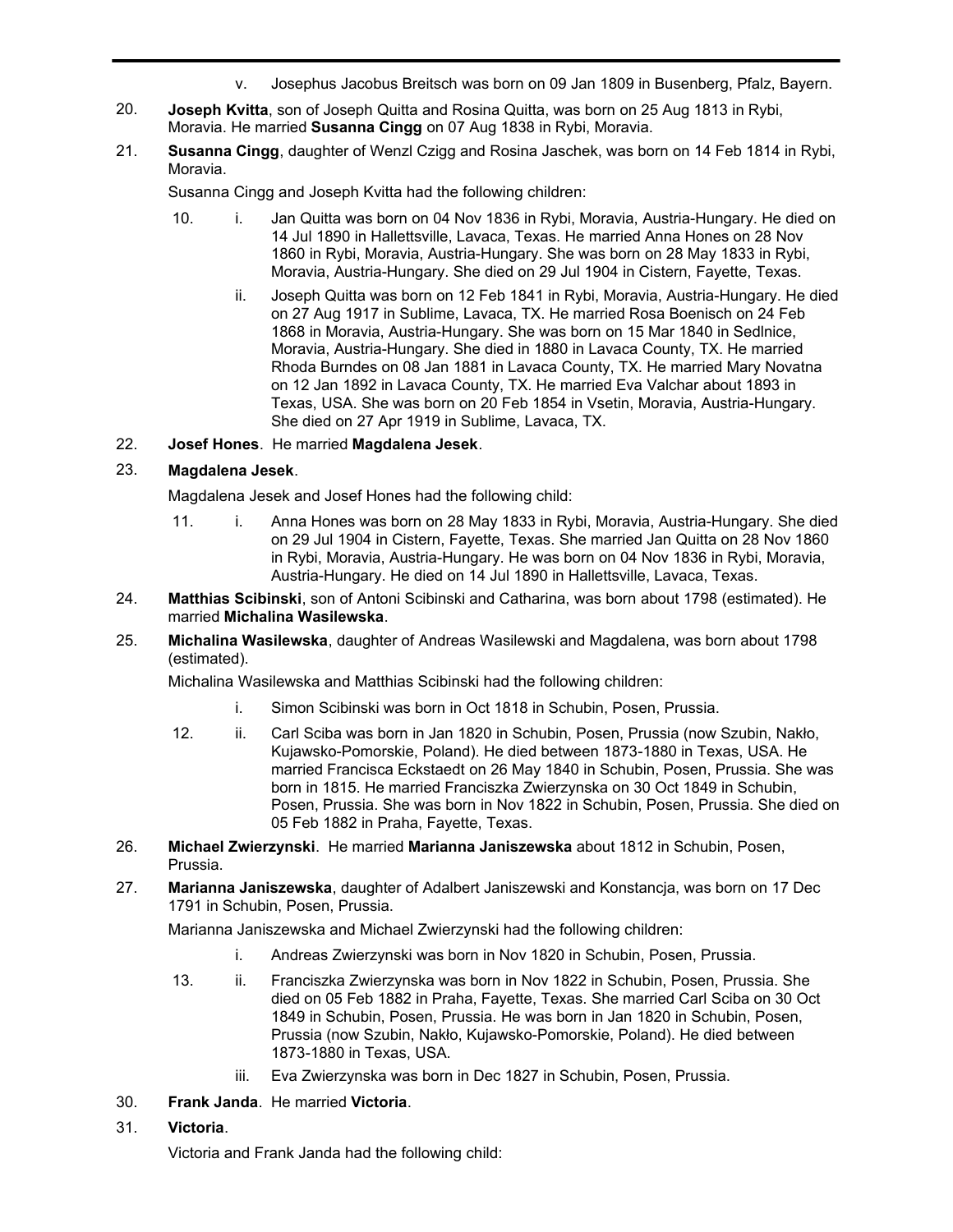15. i. Antonie Janda was born on 16 Aug 1831 in Benov, Moravia (near Prerov). She died on 15 Dec 1917 in Hallettsville, Lavaca, Texas, USA (senility/old age). She married Jan Holotik about 1856 in Moravia, Austria-Hungary. He was born about 1830 in Moravia, Austria-Hungary (possibly Benov). He died about 1877 in Texas, USA.

### **Generation 6**

- 34. **Georg Adam Koehler** was born about 1742. He married **Maria Apollonia Rothin** about 1766.
- 35. **Maria Apollonia Rothin** was born about 1747.

Maria Apollonia Rothin and Georg Adam Koehler had the following children:

- i. Maria Magdelena Koehler was born in 1767 in Busenberg, Pfalz, Bayern.
- ii. Catharina Koehler was born in 1768 in Busenberg, Pfalz, Bayern.
- 17. iii. Anna Maria Koehler was born on 01 Jun 1772 in Busenberg, Pfalz, Bayern. She died in 1824 in Busenberg, Pfalz, Bayern. She married Christian Kuhn about 1790. He was born about 1770. He died before 1836.
	- iv. Christina Koehler was born in 1776 in Busenberg, Pfalz, Bayern.
- **Joseph Quitta**, son of Augustin Quitta and Theresia Machin, was born on 12 Feb 1786 in Rybi, Moravia. He married **Rosina Quitta** on 26 Aug 1811 in Rybi, Moravia. 40.

### 41. **Rosina Quitta**.

Rosina Quitta and Joseph Quitta had the following child:

20. i. Joseph Kvitta was born on 25 Aug 1813 in Rybi, Moravia. He married Susanna Cingg on 07 Aug 1838 in Rybi, Moravia. She was born on 14 Feb 1814 in Rybi, Moravia.

### 42. **Wenzl Czigg**. He married **Rosina Jaschek**.

## 43. **Rosina Jaschek**.

Rosina Jaschek and Wenzl Czigg had the following child:

21. i. Susanna Cingg was born on 14 Feb 1814 in Rybi, Moravia. She married Joseph Kvitta on 07 Aug 1838 in Rybi, Moravia. He was born on 25 Aug 1813 in Rybi, Moravia.

## 48. **Antoni Scibinski**. He married **Catharina**.

### 49. **Catharina**.

Catharina and Antoni Scibinski had the following child:

24. i. Matthias Scibinski was born about 1798 (estimated). He married Michalina Wasilewska. She was born about 1798 (estimated).

### 50. **Andreas Wasilewski**. He married **Magdalena**.

## 51. **Magdalena**.

Magdalena and Andreas Wasilewski had the following child:

25. i. Michalina Wasilewska was born about 1798 (estimated). She married Matthias Scibinski. He was born about 1798 (estimated).

## 52. **Peter Zwierzynski**. He married **Agnes**.

### 53. **Agnes**.

Agnes and Peter Zwierzynski had the following child:

- 26. i. Michael Zwierzynski. He married Marianna Janiszewska about 1812 in Schubin, Posen, Prussia. She was born on 17 Dec 1791 in Schubin, Posen, Prussia.
- 54. **Adalbert Janiszewski** was born about 1762. He married **Konstancja** about 1787.
- 55. **Konstancja** was born about 1766.

Konstancja and Adalbert Janiszewski had the following child:

27. i. Marianna Janiszewska was born on 17 Dec 1791 in Schubin, Posen, Prussia. She married Michael Zwierzynski about 1812 in Schubin, Posen, Prussia.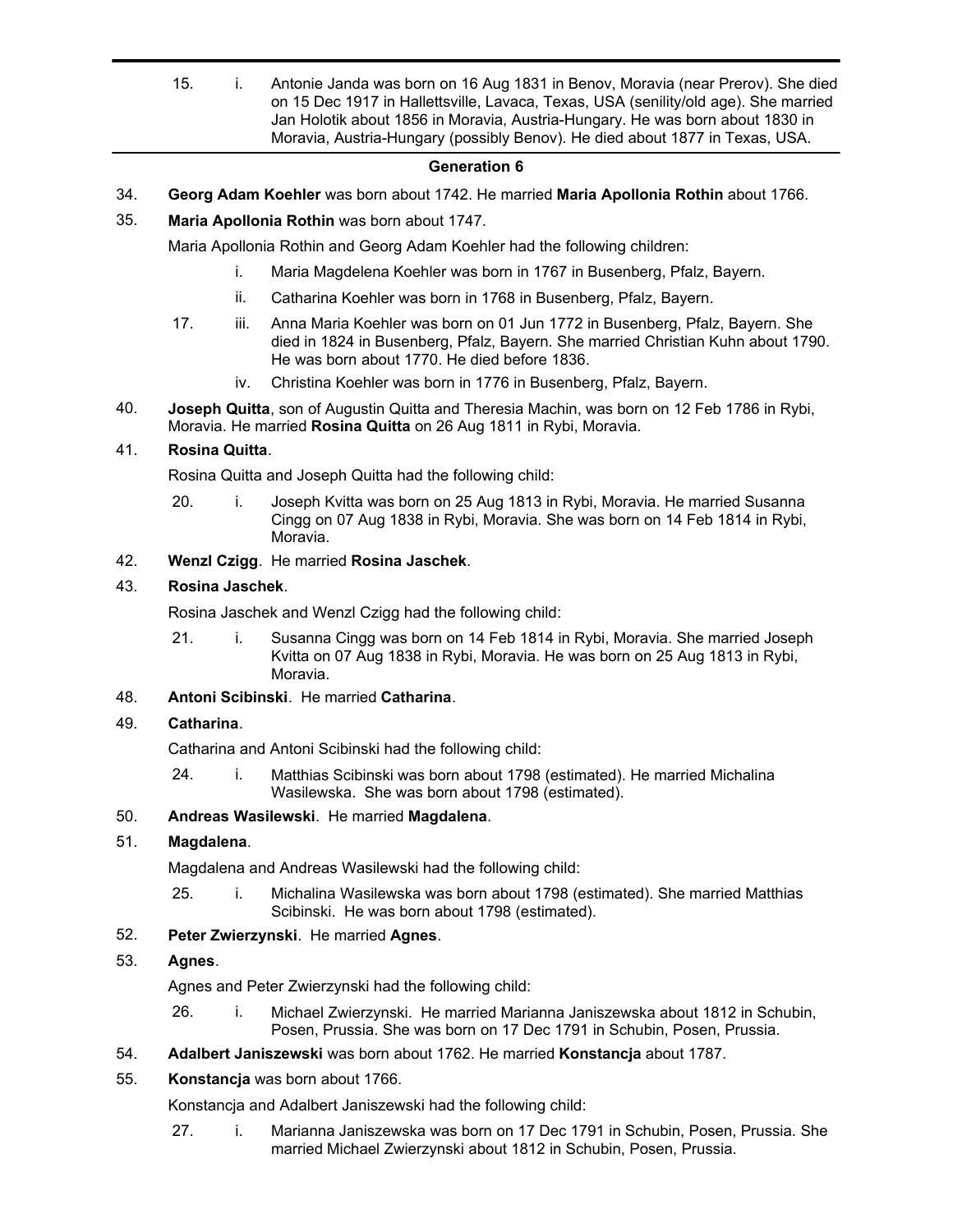## **Generation 7**

**Augustin Quitta**, son of Josephus Quita and Rosina Frizens, was born on 07 Nov 1757 in Stramberk, Moravia. He married **Theresia Machin** on 13 Nov 1786 in Rybi, Moravia. 80.

## 81. **Theresia Machin**.

Theresia Machin and Augustin Quitta had the following child:

- 40. i. Joseph Quitta was born on 12 Feb 1786 in Rybi, Moravia. He married Rosina Quitta on 26 Aug 1811 in Rybi, Moravia.
- **Augustin Quitta** was born on 02 Dec 1754 in Stramberk, Moravia. He married **Catherina Haverlantin** on 31 Oct 1784. 82.
- 83. **Catherina Haverlantin** was born on 16 Jan 1762 in Stramberk, Moravia.

Catherina Haverlantin and Augustin Quitta had the following child:

41. i. Rosina Quitta. She married Joseph Quitta on 26 Aug 1811 in Rybi, Moravia. He was born on 12 Feb 1786 in Rybi, Moravia.

### **Generation 8**

**Josephus Quita**, son of Josephus Quita and Juliana, was born on 15 Mar 1734 in Rybi, Moravia. He married **Rosina Frizens** on 23 Jun 1754 in Rybi, Moravia. 160.

### 161. **Rosina Frizens**.

Rosina Frizens and Josephus Quita had the following child:

80. i. Augustin Quitta was born on 07 Nov 1757 in Stramberk, Moravia. He married Theresia Machin on 13 Nov 1786 in Rybi, Moravia.

### **Generation 9**

**Josephus Quita**, son of Waczlaw Kwita and Rozyna, was born in 1702 in Rybi, Moravia. He died on 14 Jul 1752 in Rybi, Moravia. He married **Juliana**. 320.

#### 321. **Juliana**.

Juliana and Josephus Quita had the following children:

- i. Augustinus Quitta was born on 04 Jan 1731 in Rybi, Moravia. He married Catharina Jaschek on 15 Nov 1750 in Rybi, Moravia. She was born on 26 Sep 1728 in Rybi, Moravia, Austria-Hungary.
- 160. ii. Josephus Quita was born on 15 Mar 1734 in Rybi, Moravia. He married Rosina Frizens on 23 Jun 1754 in Rybi, Moravia.

## 322. **Matthias Frizens**.

Matthias Frizens had the following child:

161. i. Rosina Frizens. She married Josephus Quita on 23 Jun 1754 in Rybi, Moravia. He was born on 15 Mar 1734 in Rybi, Moravia.

### **Generation 10**

640. **Waczlaw Kwita**, son of Jan Kwita, was born about 1668 in Rybi, Moravia. He married **Rozyna**.

### 641. **Rozyna**.

Rozyna and Waczlaw Kwita had the following child:

320. i. Josephus Quita was born in 1702 in Rybi, Moravia. He died on 14 Jul 1752 in Rybi, Moravia. He married Juliana.

#### **Generation 11**

- 1280. **Jan Kwita**, son of Wenceslaus Kwitta and Mariana, was born on 30 Nov 1627 in Rybi, Moravia. Jan Kwita had the following child:
	- 640. i. Waczlaw Kwita was born about 1668 in Rybi, Moravia. He married Rozyna.